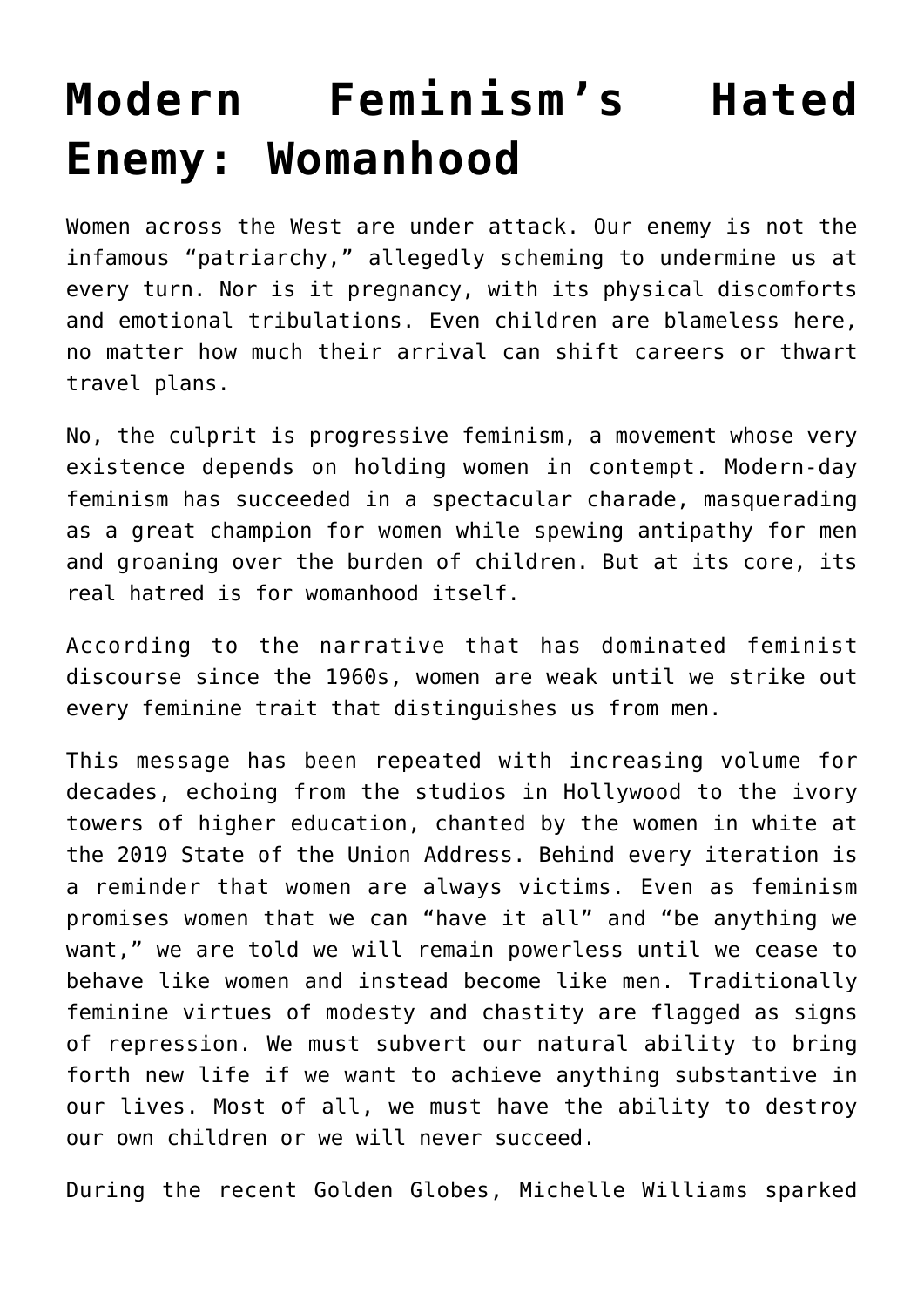controversy when she [credited her professional success](https://www.cbsnews.com/news/golden-globes-michelle-williams-advocates-for-womens-rights-in-golden-globes-speech/) to her ability to "employ a woman's right to choose." She did not specify whether this meant she had utilized contraception or ended an unborn child's life, or both. However, her point was clear: children are obstacles to achievement, and women must be able to prevent their creation and dispose of them as needed.

Applause greeted Williams' passionate advocacy for the war against motherhood and fertility that is euphemistically called "reproductive rights." The camera panned the room, showing glittering starlets openly weeping at Williams' bravery as she praised the sundering of the sacred relationship between mother and child.

Williams' blithe reference to the destruction of children was nothing less than horrifying. But it was also revealing of what has become the central pillar of progressive feminism: a woman's success depends entirely on her ability to root out the essence of what separates her from men, her ability to sustain and nourish new life.

This is not to say that only women who bear children are "true women." However, throughout human history, women have traditionally adopted the role of caretakers and nurturers while men have served as providers. This is not a mere social construct, conceived of by men determined to suppress their wives and daughters, but a natural expression of the biological differences between men and women. Of course, there have been men throughout history who have exploited this as a means of relegating women to subservience. However, the answer provided by modern feminism is to deny that any distinction exists at all, and inform any woman who dissents that they are victims of men's manipulation.

Writing in *First Things* in 1994, Kari Jenson Gold [noted](https://www.firstthings.com/article/1994/01/getting-real): "When we see ourselves as victims of nature rather than blessed participants, as victims of men rather than partners in life's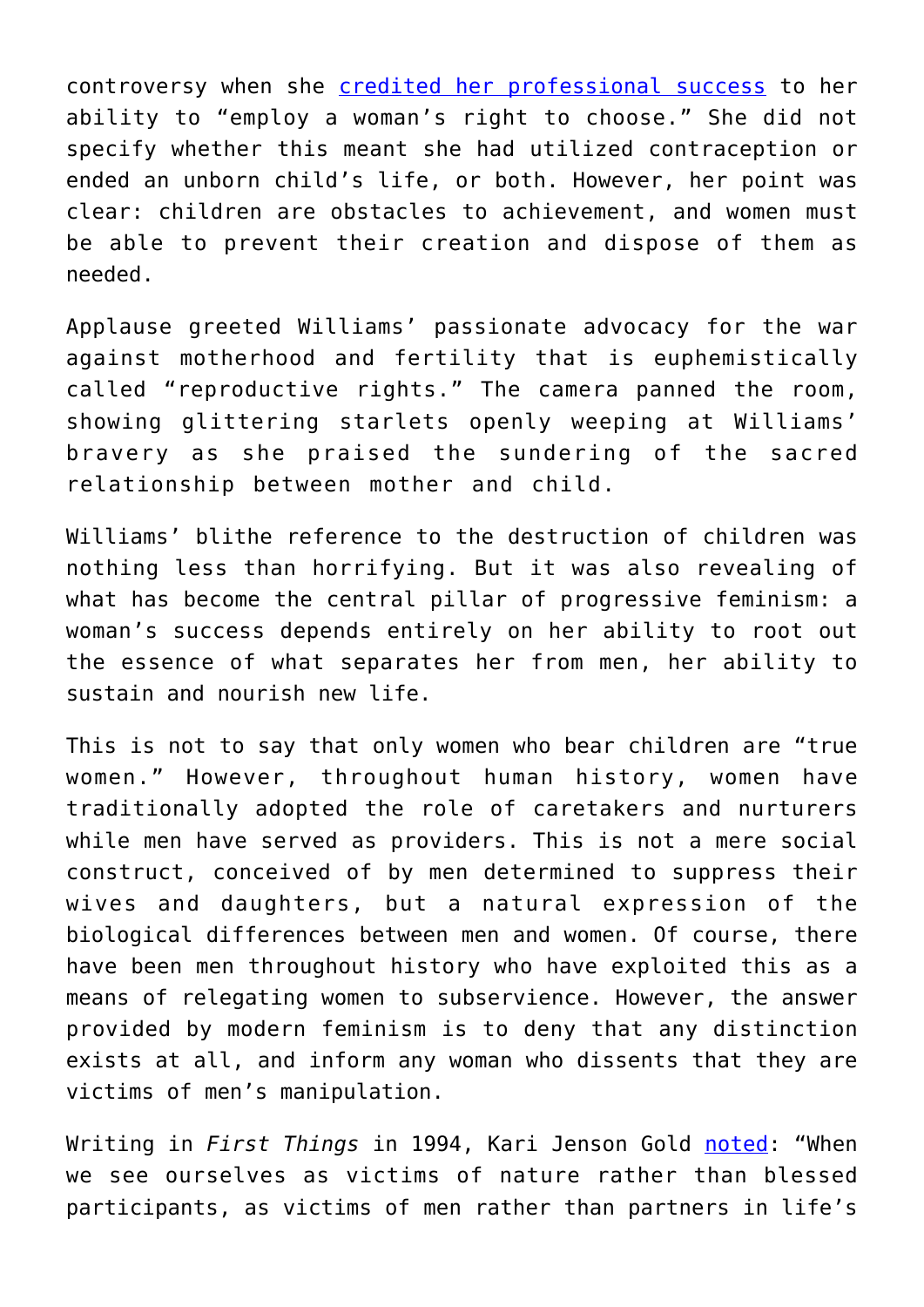complex tale, we harm only ourselves. Convinced of our own inferiority, we strive neither for virtue nor for love, neither for great deeds nor for caring families, but only for that empty substance, 'empowerment.' Only those who believe they truly have no power speak of being 'empowered.'"

Gold's article, prompted by what her adolescent stepdaughter was learning about women's rights in school, elucidates the inherent flaw within the feminist ideology: it is built upon the belief that women are indeed inferior to men, until they eschew anything that might actually mark them as women.

"But wait!" Defenders of feminism cry. "We want women to be able to choose how they pursue fulfillment. We want them to be able to choose whether they want to work or be mothers." This defense has proven effective at silencing many would-be critics of feminism. No one – least of all a man! – wants to suggest that women should remain in traditional roles. Alas, the protestations are a lie.

Modern feminism does not want a choice for women, because then women might choose the "wrong" thing. The celebrated feminist Simone de Beauvoir [famously told](https://www.crisismagazine.com/2012/the-oppressed-lives-of-stay-at-home-moms) Betty Friedan, "No woman should be authorized to stay at home to raise her children. Society should be totally different. Women should not have that choice, precisely because if there is such a choice, too many women will make that one."

Feminism can only survive if women continue to hate the very elements of their nature that differentiate them from men. If women are excited to bring new children into the world, and even worse, if they choose to step away from their careers to raise said children, how will they ever muster enough selfloathing to force themselves to become more like men?

It is this contempt for womanhood that causes modern feminists to demean and deride all women who refuse to play along.

Following President Trump's election in 2016, First Lady